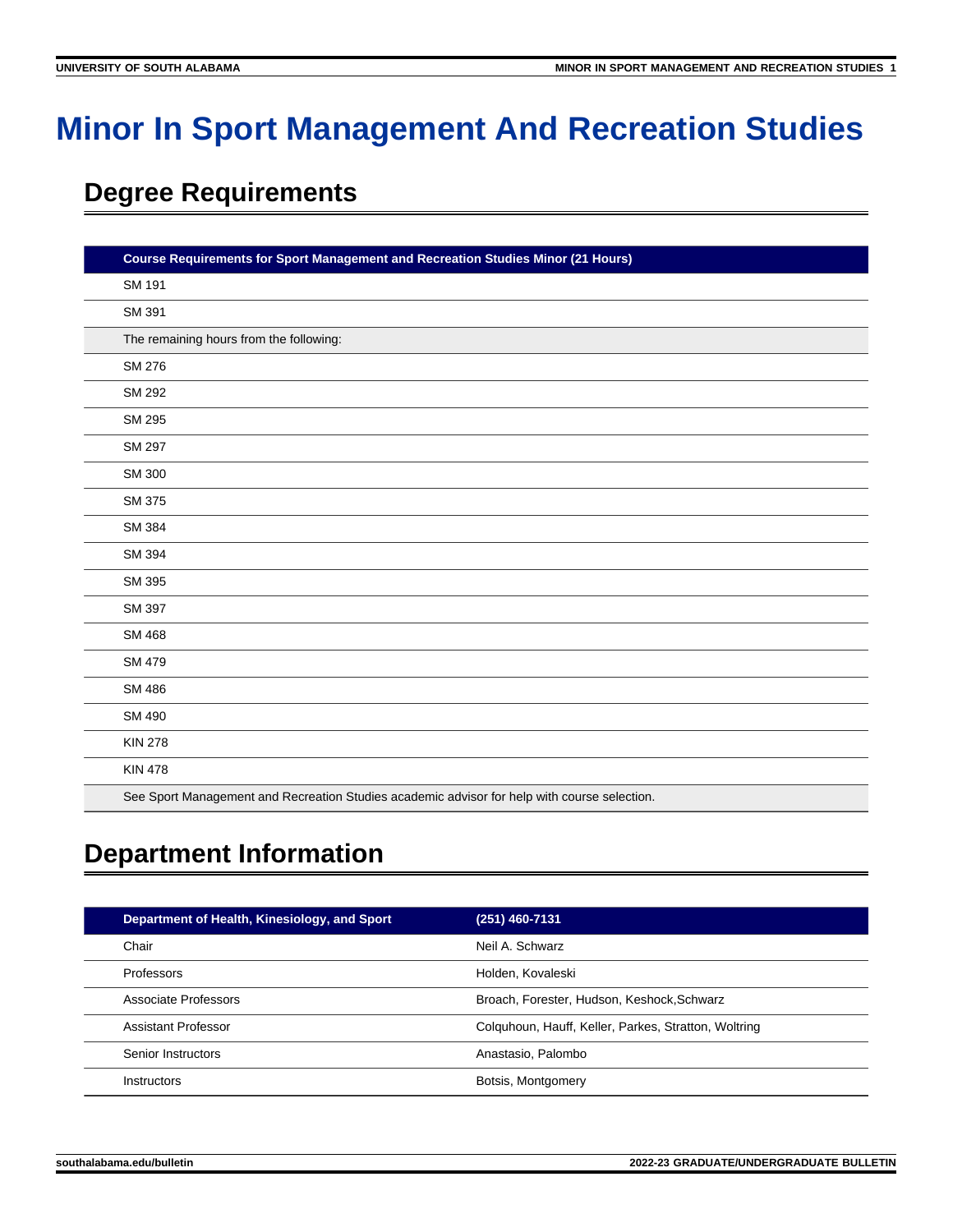[Department of Health, Kinesiology, and Sport website](https://www.southalabama.edu/colleges/ceps/hks) [http://www.southalabama.edu/colleges/ceps/hks](https://www.southalabama.edu/colleges/ceps/hks)

The Department of Health, Kinesiology, and Sport offers state and nationally accredited undergraduate programs of study in Physical Education (P-12), Health Education (6-12), and a combined Health (6-12) and Physical Education (P-12) program that lead to Alabama Class B Educator Preparation and Certification. Graduate programs of study are offered in Physical Education (P-12) and Health Education (6-12) that lead to Alabama Class A Educator Preparation and Certification.

The Department offers totally on-line graduate programs in Sport Management and Health Promotion. Undergraduate and graduate programs are available in Exercise Science and Health Promotion. Undergraduate programs are offered in Recreational Therapy and Sport Management and Recreation Studies with concentrations in Sport Administration or Coaching Administration.

 The Department also provides a physical activity instructional program for all university students through courses in physical fitness, lifetime sports, dance, and martial arts. An undergraduate Coaching Certificate program is also offered by the department as well as minors in Sport Management and Recreational Studies and Health and Wellness.

## **Undergraduate**

## **Requirements For Admission To Candidacy In Teacher-certification Programs (HS And PE)**

All students must apply in the Advising Center (UCOM 3360), for admission to teacher candidacy. This is normally done during the final semester of the sophomore year or first semester of the junior year. All previously listed requirements of the University and College must be met prior to application.

Teacher Candidacy Admission Requirements for Physical Education (P-12) & Health (6-12) majors, & merged Health (6-12) and Physical Education (P-12).

#### **Hours:**

60 semester hours (48 must be in General Education). A minimum of 12 semester hours must be taken at USA.

#### **GPA Requirements:**

- 2.5 Minimum Overall USA GPA (All work attempted at USA).
- 2.5 Minimum Program GPA (All courses used on this Advising Sheet, including transfer work).
- 2.5 Minimum Professional Studies GPA (All courses used in the Professional Studies area, including transfer work).
- 2.5 Minimum Teaching Field GPA (All courses used in the Teaching Field, including transfer work).
- No grade below a "C" will be accepted in Professional Studies courses.

#### **Course Requirements:**

- Course requirements for PE P-12 Majors: CA 110, EH 101, EH 102, BMD 114 or BMD 110 or BMD 251, EDM 310, EDU 400, EPY 351, KIN 100, KIN 201, and KIN 166.
- Course requirements for merged Health (6-12) and Physical Education (P-12): CA 110, EH 101, EH 102, BMD 110, BMD 114 or BMD 251, EDM 310, EDU 400, EPY 351, KIN 100, KIN 201, HS 262, HS 263
- Course requirements for Health 6-12 Majors: CA 110, EH 101, EH 102, BMD 114, EDM 310, EDU 400, EPY 351, KIN 100, KIN 201, HS 170, HS 262, and KIN 263.

#### **Other Requirements:**

- Proof of clear SDE fingerprinting/background check and professional liability insurance.
- Completion of the Dispositions Survey and a signed teacher Candidacy application form.
- Completion of a satisfactory departmental interview with your assigned advisor. Recommendation of advisor, department chairperson and approval of the Candidacy Committee.
- Sufficient physical ability and emotional stability to perform as a teacher.

#### **Application/Admission Information:**

- Candidacy applications are due the semester in which the student completes all candidacy requirements. The intent is for students to apply for Candidacy AND meet with their content area advisor prior to registration to enable appropriate planning decisions for upcoming semesters.
- Apply for Candidacy in the Advising Center (UCOM 3360).
- The College of Education and Professional Studies Candidacy Committee may recommend, defer or deny admission to the program.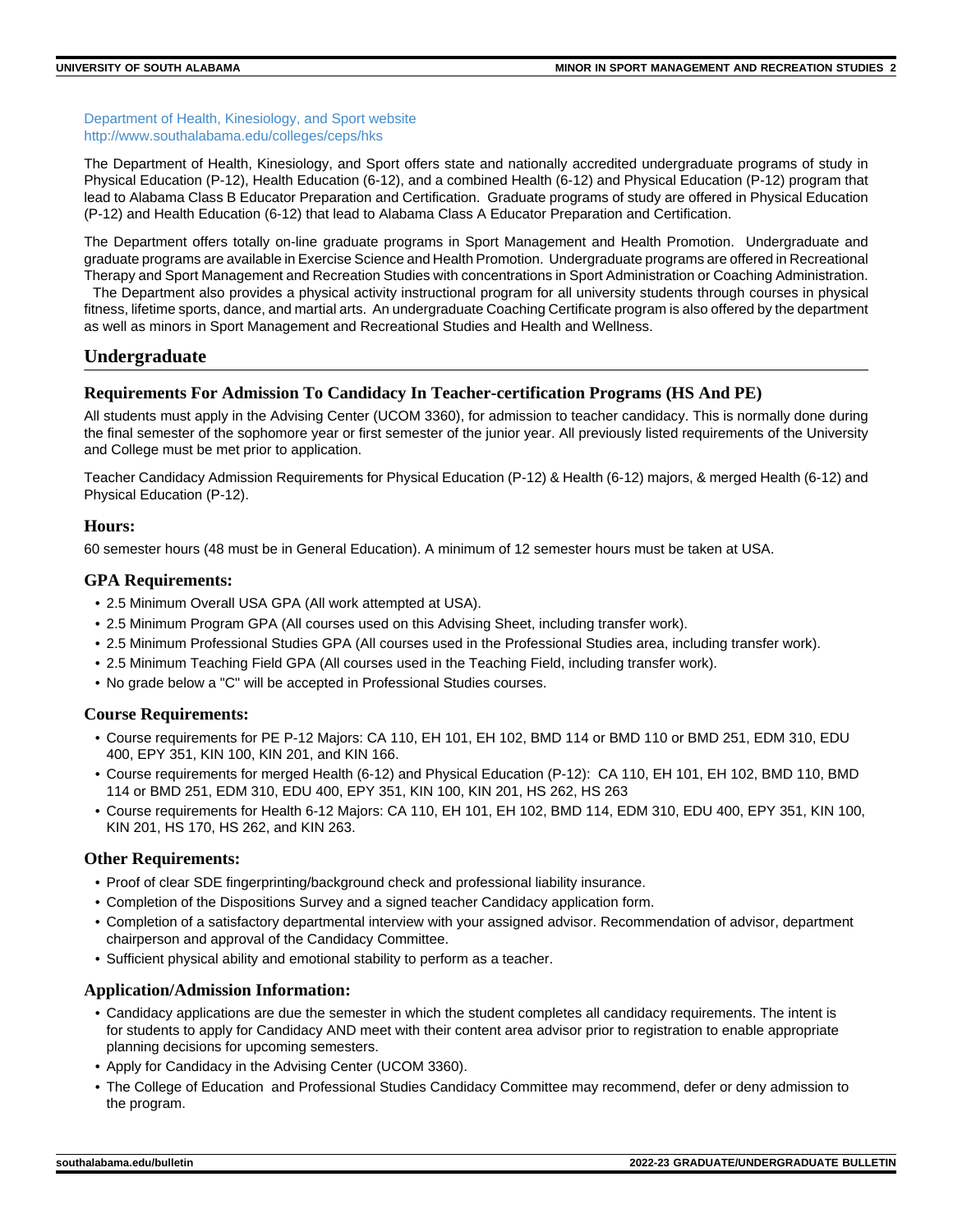Admission to Candidacy will remain deferred until all requirements have been met and grades are submitted at the end of the term. Once grades are available and all requirements are met, the Office of Student Services will notify students via their official JAG e-mail account when they have been admitted to Candidacy. Students will then be able to register for Candidacy courses.

#### **Requirements For Admission To Candidacy Non-teacher-certification Programs**

All students must apply for admission to a program during the semester immediately following the completion of 60 semester hours of credit provided they meet the requirements listed below. Courses in progress during the semester the student makes application for candidacy may be used in the candidacy application process. Admission to a non-teacher certification program requires that

- 1. The student:
	- a. declare a specialization
	- b. take any necessary tests
	- c. submit to any needed evaluations
	- d. be available for necessary interviews
- 2. The student's application receives approval from the advisor and departmental chair. The application must be submitted to the College of Education and Professional Studies Advising Center by the second week of the semester in which the student is eligible to be admitted.
- 3. The student's application receives approval from the Undergraduate Candidacy Committee
- 4. The student's application receives the approval of the Dean or Associate Dean, College of Education and Professional Studies

Candidacy requirements are summarized on Departmental Advising Sheets.

The following are the criteria to be considered by the Undergraduate Candidacy Committee:

- 1. Completion of 60 semester hours of course work, 48 of which must be in General Studies.
- 2. A minimum overall grade-point average of 2.2 in the major/specialization (including transfer work) and a grade-point average of 2.2 on all work attempted at the University of South Alabama.
- 3. Sufficient physical ability and emotional stability to perform successfully as a professional. These and other factors could be determined in a departmental interview.
- 4. Recommendation of the advisor and department chair.
- 5. Completion of any departmental prerequisite courses.
- 6. Health majors must complete EH 101, EH 102; KIN 100, KIN 201; HS 170, HS 262, KIN 263; BMD 110, or BMD 114, or BMD 251 and BMD 111, or BMD 115, or BMD 252; CA 110, and any departmental prerequisite courses, in addition to the above.
- 7. Recreational Therapy majors and Sport Management and Recreation Studies majors must complete EH 101, EH 102; SM 191, RTH 292, SM 391, CA 110 and any departmental prerequisite courses, in addition to the above.
- 8. Exercise Science majors must complete EH 101, EH 102; KIN 100, KIN 282; HS 170, BMD 114 or BMD 251, or (BMD 110, Only for Health-Fitness Concentration), CA 110, and any departmental prerequisite courses, in addition to the above.

The Undergraduate Candidacy Committee may recommend the admission of the student to the program, defer admission, or reject the student's application.

## **Internships In Non-teaching (NTC) Programs (Exercise Science, Health, Recreational Therapy, Sport Management And Recreation Studies)**

Students enrolled in one of the following NTC Majors: Exercise Science, Health Promotion, Recreational Therapy, or Sport Management and Recreation Studies, must be admitted to candidacy in their program and attain senior status prior to enrollment in an internship. All internships must be completed at departmentally approved sites, and must be planned and approved at least one full semester in advance of the experience. No other academic courses may be taken during the internship without permission of the academic advisor. Health, and Exercise Science students enroll in KIN 495, Recreational Therapy students enroll in RTH 495, and Sport Management and Recreation Studies students enroll in SM 495. See advisor for details and internship planning.

#### **Graduate**

The Department of Health, Kinesiology, and Sport offers:

- I. The Master of Education degree with specializations in:
- Physical Education, Teacher Certification